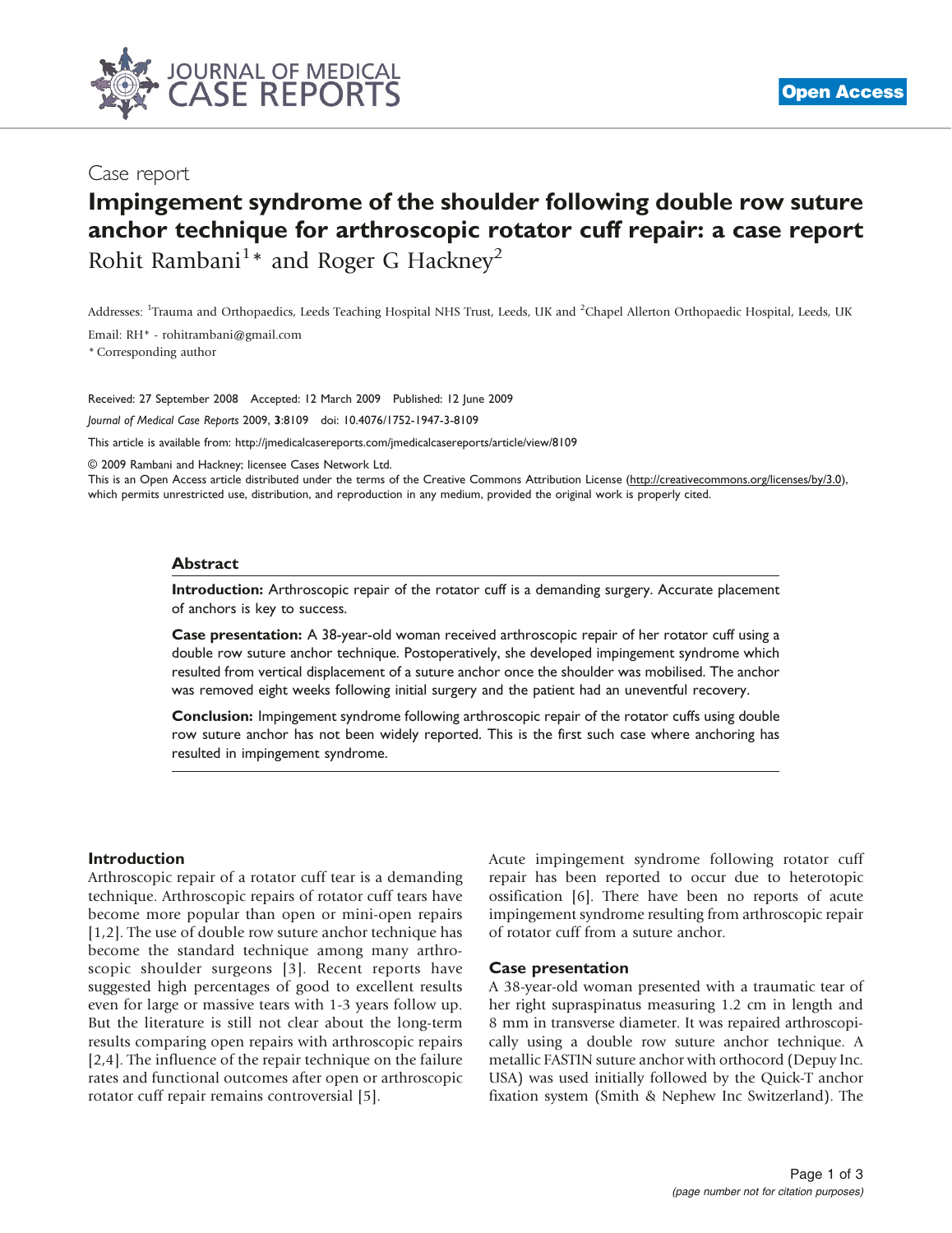<span id="page-1-0"></span>

Figure 1. Intra-operative photograph showing the button placed correctly.

initial post-operative procedure was uneventful. The patient's shoulder was mobilized at six weeks. The patient started complaining of pain on abduction. This was initially treated with analgesics but when the patient did not settle the shoulder was examined using ultrasound. This showed inflammatory changes in the subacromial space and was inconclusive. The intra-operative photographs of the repair did not show any abnormality or evidence of impingement syndrome (Figure 1). The patient was taken back to theatre for diagnostic arthroscopy of the shoulder which showed the button of the Quick-T anchor lying vertically in the subacromial space rubbing the undersurface of the acromion (Figure 2). This was removed using a shaver without compromising the



Figure 2. Intra-operative photograph showing the button placed vertically ribbing the undersurface of acromion.

repair. Subacromial decompression was not required as there was no other evidence of impingement. Postoperatively the pain completely resolved. At follow-up three months after the second arthroscopy, the patient had fullrange shoulder movement and pain was no longer present.

## **Discussion**

The main causes of postoperative shoulder pain include frozen shoulder [\[7\]](#page-2-0), failure of repair [[8\]](#page-2-0), reflex sympathetic dystrophy [\[9\]](#page-2-0) and subcoracoid impingement syndrome [[10\]](#page-2-0). Many papers have discussed the readmission and reoperation rate after rotator cuff repairs [[8](#page-2-0)] but the incidence of subacromial impingement is not documented in patients with no impingement preoperatively or intraoperatively.

The shoulder's subacromial space is of significant clinical interest due to its association with rotator cuff disease. Recent trials have suggested that subacromial decompression did not seem to significantly affect the outcome of arthroscopic rotator cuff repair on shorter follow-ups [\[4\]](#page-2-0). Post-operative diagnosis is usually inconclusive using ultrasonography when postoperative impingement is suspected because of inflammatory changes in the subacromial space because of surgery.

The introduction of rotator cuff MITEK anchors brought forth a fairly exclusive procedure for refixation of rotator cuff ruptures [\[11\]](#page-2-0). The reinsertion of the rotator cuff to their bony footprints has been suggested to have stronger and quicker healing [\[11,12](#page-2-0)]. Bay et al. reported an in vivo increase in subacromial space after rotator cuff repair [\[13\]](#page-2-0).

## Conclusion

Impingement syndrome due to Quick-T suture anchors has not been reported in the literature. We report an interesting and unusual case of impingement syndrome following double row suture anchor technique.

#### Competing interests

The author(s) declare that they have no competing interests.

## Consent

Written informed consent was obtained from the patient for publication of this case report and accompanying images. A copy of the written consent is available for review by the Editor-in-Chief of this journal.

#### **References**

- 1. Iannotti JP: Full-Thickness Rotator Cuff Tears: Factors Affecting Surgical Outcome. J Am Acad Orthop Surg 1994, 2:87-95.
- 2. Sugaya H et al.: Functional and structural outcome after arthroscopic full-thickness rotator cuff repair: single-row versus dual-row fixation. Arthroscopy 2005, 21:1307-1316.